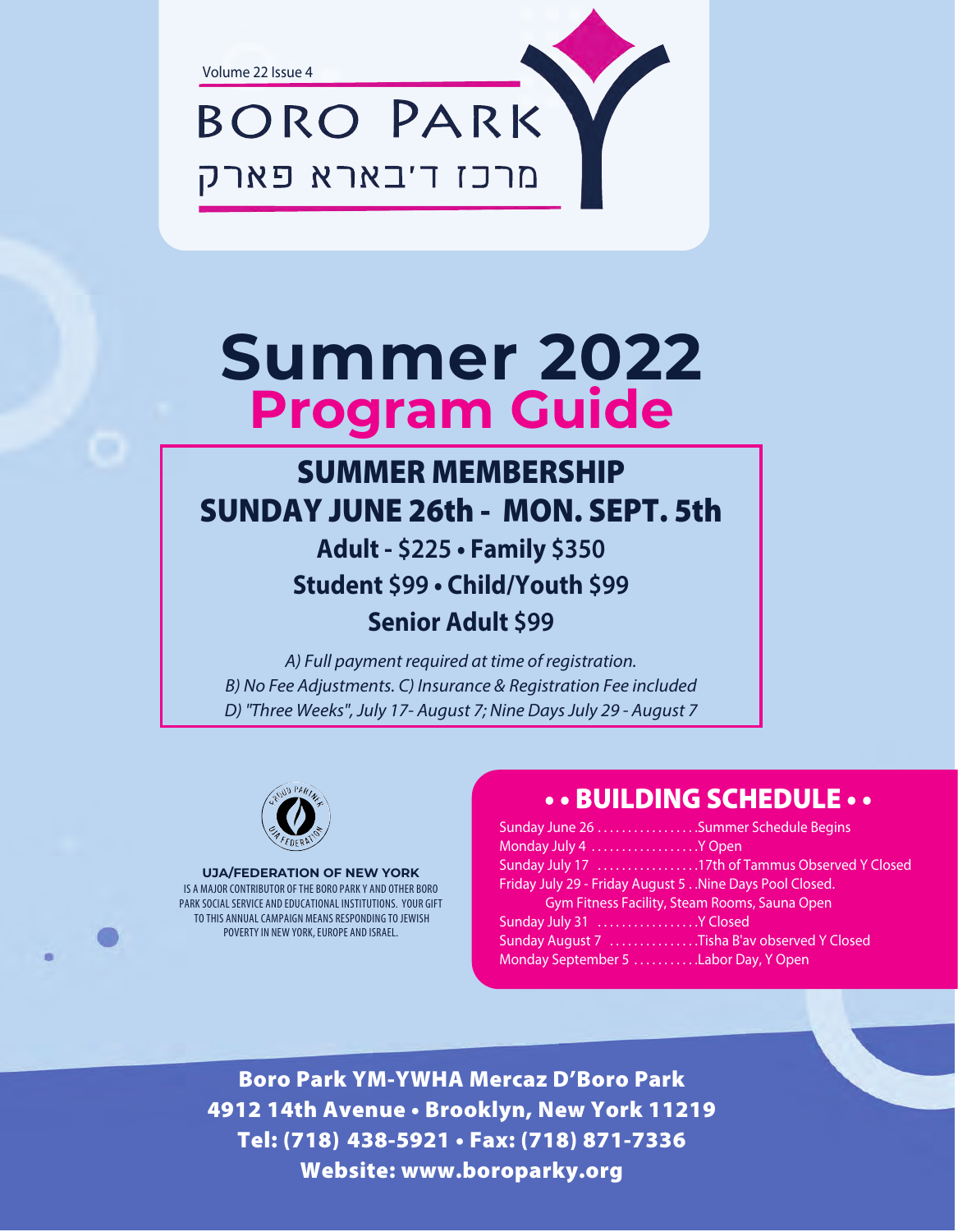# Swim & Gym Schedule

| <b>BORO PARK Y SUMMER SCHEDULE</b><br>Effective June 26 - September 5, 2022 |                                                                                                     |                                                                                                                                |                                                                                                     |                                                                                                                                  |                                                                                                                                                                                                                        |  |
|-----------------------------------------------------------------------------|-----------------------------------------------------------------------------------------------------|--------------------------------------------------------------------------------------------------------------------------------|-----------------------------------------------------------------------------------------------------|----------------------------------------------------------------------------------------------------------------------------------|------------------------------------------------------------------------------------------------------------------------------------------------------------------------------------------------------------------------|--|
| <b>SUNDAY</b>                                                               | <b>MONDAY</b>                                                                                       | <b>TUESDAY</b>                                                                                                                 | <b>WEDNESDAY</b>                                                                                    | <b>THURSDAY</b>                                                                                                                  | <b>FRIDAY</b>                                                                                                                                                                                                          |  |
| <b>MEN &amp; HS BOYS</b><br><b>Open Swim</b><br>7:30 - 10:30 am             | <b>WOMEN</b><br><b>Open Lap Swim</b><br>$7:15 - 8:00$ am                                            | <b>MEN</b><br><b>Open Swim</b><br>7:30 - 11:00 am                                                                              | <b>WOMEN</b><br><b>Open Lap Swim</b><br>$7:15 - 8:00$ am                                            | <b>WOMEN</b><br><b>Open Swim</b><br>7:15 - 10:00 am                                                                              | <b>MEN</b><br><b>Open Swim</b><br>7:30 - 11:00 am                                                                                                                                                                      |  |
| <b>FATHER AND SON</b><br><b>Open Swim</b><br>9:30 - 11:00 am                | <b>WOMEN</b><br><b>Open Swim</b><br>8:00 - 11:00 am                                                 |                                                                                                                                | <b>WOMEN</b><br><b>Open Swim</b><br>8:00 - 11:00 am                                                 | <b>WOMEN</b><br><b>Open Lap Swim</b><br>10:00 - 12:30 am                                                                         |                                                                                                                                                                                                                        |  |
| <b>WOMEN</b><br><b>Open Swim</b><br>12:00 - 1:00 pm                         | <b>WOMEN</b><br><b>Open Lap Swim</b><br>11:00 - 12:30 am                                            | <b>GIRLS</b><br><b>Swim Instruction</b><br>4:45 - 5:30 pm                                                                      | <b>WOMEN</b><br><b>Open Lap Swim</b><br>11:00 - 11:30 am                                            |                                                                                                                                  | <b>Small Pool Hours</b><br><b>WOMEN</b><br>Monday Wednesday<br>Thursday<br>$9:00 - 11:15$ am<br>Tuesday & Thurs-<br>day<br>7:30 -10:00pm<br><b>MEN</b><br>Monday & Wednes-<br>day<br>7:30 - 10:00 pm<br>Sunday Tuesday |  |
| <b>GIRLS</b><br><b>Open Swim</b><br>$1:15 - 3:00$ pm                        |                                                                                                     | <b>GIRLS</b><br><b>Open Swim</b><br>$5:30 - 6:30$ pm                                                                           | <b>WOMEN</b><br><b>Swim Instruction</b><br>11:30 -12:00noon                                         | <b>GIRLS</b><br><b>Open Swim</b><br>$5:30 - 6:30$ pm                                                                             |                                                                                                                                                                                                                        |  |
|                                                                             |                                                                                                     | <b>HS GIRLS</b><br><b>Open Swim</b><br>$6:30 - 7:30$ pm                                                                        | <b>BOYS</b><br><b>Swim Instruction</b><br>$6:00 - 6:50$ pm                                          | <b>HS GIRLS</b><br><b>Open Swim</b><br>$6:30 - 7:30$ pm                                                                          |                                                                                                                                                                                                                        |  |
|                                                                             | <b>BOYS</b><br><b>Open Swim</b><br>7:00 - 8:00 pm                                                   | <b>WOMEN</b><br><b>Swim Instruction</b><br>7:15 - 10:30 pm                                                                     | <b>BOYS</b><br><b>Open Swim</b><br>7:00 - 8:00 pm                                                   | <b>WOMEN</b><br><b>Open Swim</b><br>7:30 - 9:30 pm                                                                               |                                                                                                                                                                                                                        |  |
|                                                                             | <b>HS BOYS &amp; MEN</b><br><b>Open Swim</b><br>7:00 - 10:30 pm                                     | <b>WOMEN</b><br><b>Open Swim</b><br>7:30 - 9:30 pm                                                                             | <b>MEN</b><br><b>Open Swim</b><br>7:00 - 10:30 pm                                                   | <b>WOMEN</b><br><b>Open Lap Swim</b><br>9:30 - 10:45 pm                                                                          | Friday<br>8:30 - 10:30am<br><b>POOL HOURS</b><br><b>STRICTLY ENFORCED</b>                                                                                                                                              |  |
|                                                                             |                                                                                                     | <b>WOMEN</b><br><b>Open Lap Swim</b><br>9:30 -10:45pm                                                                          |                                                                                                     |                                                                                                                                  | <b>SUBJECT TO</b><br><b>AVAILABILITY OF</b><br><b>LIFEGUARDS</b>                                                                                                                                                       |  |
| <b>GYM &amp; FITNESS FACILITY SCHEDULE</b>                                  |                                                                                                     |                                                                                                                                |                                                                                                     |                                                                                                                                  |                                                                                                                                                                                                                        |  |
| <b>SUNDAY</b>                                                               | <b>MONDAY</b>                                                                                       | <b>TUESDAY</b>                                                                                                                 | <b>WEDNESDAY</b>                                                                                    | <b>THURSDAY</b>                                                                                                                  | <b>FRIDAY</b>                                                                                                                                                                                                          |  |
| <b>MEN</b><br><b>Open Gym</b><br>8:00 - 11:00 am                            |                                                                                                     | <b>MEN</b><br><b>Fitness Facility</b><br>7:30 - 10:30 am                                                                       |                                                                                                     | <b>WOMEN</b><br><b>Fitness Facility</b><br>8:00 - 11:30 am                                                                       | <b>MEN</b><br><b>Fitness Facility</b><br>7:30 - 11:00 am                                                                                                                                                               |  |
| <b>MEN</b><br><b>Fitness Facility</b><br>7:30 - 11:00 am                    | <b>WOMEN</b><br><b>Morning Workout</b><br>10:00 - 10:45 am<br><b>Step Class</b><br>11:30 - 12:30 pm | <b>WOMEN &amp;</b><br><b>HS GIRLS</b><br><b>Exercise Class</b><br>7:45 - 8:45 pm<br><b>Fitness Facility</b><br>7:00 - 10:00 pm | <b>WOMEN</b><br><b>Morning Workout</b><br>10:00 - 10:45 am<br><b>Step Class</b><br>11:30 - 12:30 pm | <b>WOMEN &amp;</b><br><b>HS GIRLS</b><br><b>Exercise Class</b><br>$7:45 - 8:45$ pm<br><b>Fitness Facility</b><br>7:00 - 10:00 pm |                                                                                                                                                                                                                        |  |
|                                                                             | <b>MEN</b><br><b>Fitness Facility</b><br>$6:00 - 10:00$ pm<br><b>Open Gym</b><br>7:00 - 10:30 pm    | <b>WOMEN</b><br><b>Open Gym</b><br>8:30 - 10:30 pm                                                                             | <b>MEN</b><br><b>Fitness Facility</b><br>$6:00 - 10:30$ pm<br><b>Open Gym</b><br>7:00 - 10:30 pm    | <b>WOMEN</b><br><b>Open Gym</b><br>8:30 - 10:30 pm                                                                               |                                                                                                                                                                                                                        |  |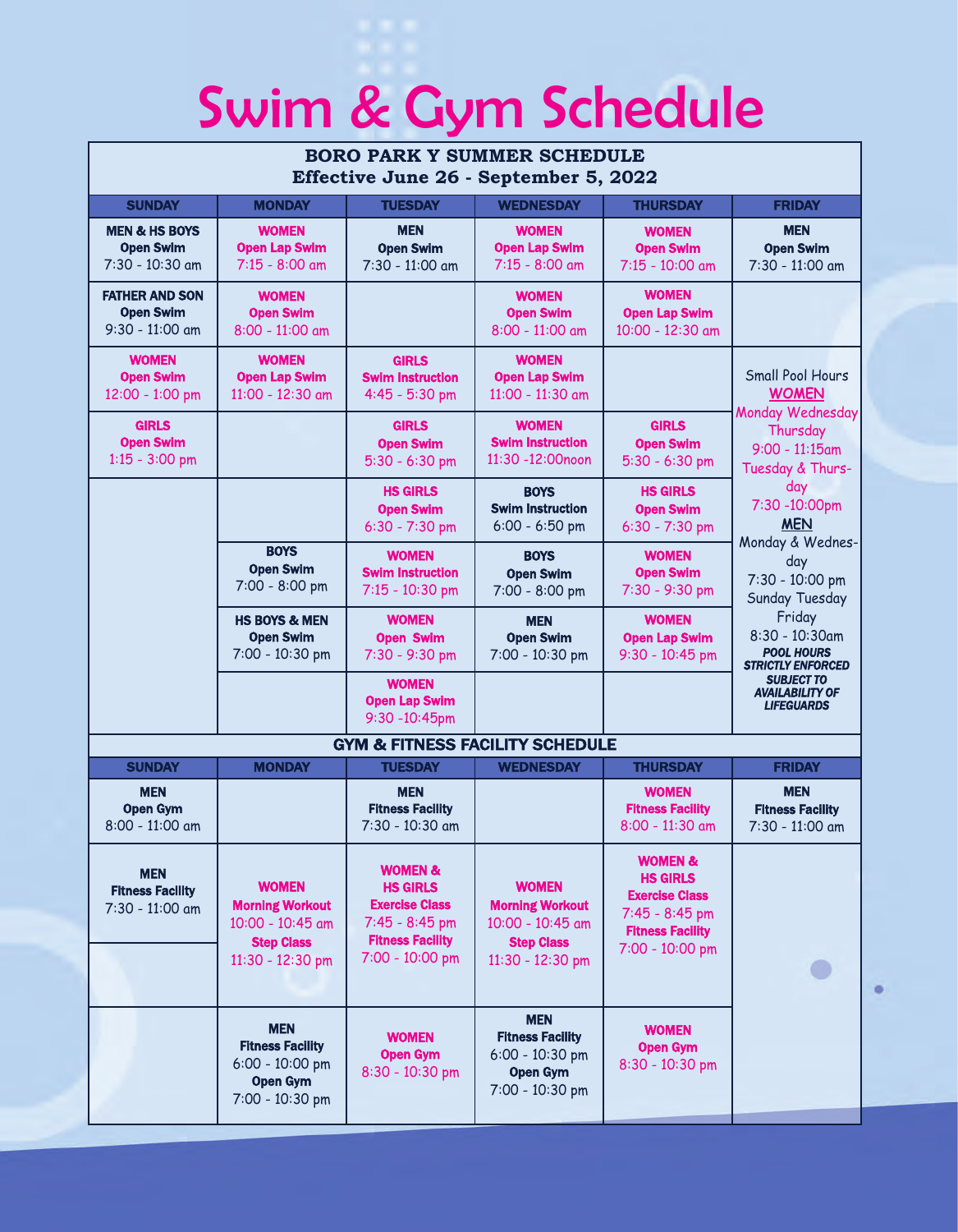## • • • ADULT CLASSES • • •

#### **BASIC DRAWING\* CHAVA ROTH**

A workshop exploring the elements of drawing. Learn how an artist views the world and puts it down on paper. **5TD1** Tuesday, July 5 - August 30 Fee: M-M- \$150/NM- \$185 (8 Sessions) 10:00 - 12:30 pm

#### **OIL PAINTING\* CHAVA ROTH**

For all Levels. Work on individual projects, Technics & critiques **5TD2** Tuesday July 5 - August 30 Fee: M-\$150/NM-\$185 (8 Sessions) 12:45 - 3:15 pm

**OIL PAINTING\* CHAVA ROTH** 

For all Levels. Work on individual projects, Technics & critiques. **5WD1** Wednesday July 6 - August 31

Fee: M-\$150/NM-\$185 (8 Sessions) 10:00 - 12:30 pm

#### **OIL PAINTING\* CHAVA ROTH**

For all Levels. Work on individual projects, Technics and critiques.

**5WD2** Wednesday July 6 - August 31 Fee: M-\$150/NM-\$185 (8 Sessions) 12:45 - 3:15 pm

**ART WORKSHOP\* CHAVA ROTH** Basic drawing, water and oils are explored. Media dependent on groups interest.

**5WE1** Wednesday July 6 - August 31 Fee: M-\$150/NM-\$185 (8 Sessions) 7:00 - 9:30 pm

No Classes Week of August 1st

## • • • SWIM INSTRUCTION CLASSES • • •

#### **ZUMBA WITH TAMARA**

**5ZU1** Friday 10:00 - 10:45am June 24 - Sept. 2 Fee:M-\$100/NM-\$125 Drop in Class \$15

#### **KINSTRETCH**

**5KU1** Friday 9:00 - 10:00am June 24 - Sept. 2• Fee:M-\$100/NM-\$125

**DANCING WITH SHULAMIS Mon & Wed Evenings, Tuesday Mornings** Ends July 13• Fee: \$15 per session

#### **FITNESS FACILITY WOMEN**

**Monday & Wednesday .8:30 - 11:30 am Tuesday & Thursday . . .8:15 - 10:30 pm Thursday . . . . . . . . . . . . .8:30 - 11:30 am**

**MEN & HS BOYS**

**Sunday & Friday . . . . . . .7:30 - 11:00 am**

**Tuesday . . . . . . . . . . . . . .7:30 - 10:30 am Monday & Wednesday .7:00 - 10:30 pm HS GIRLS**

**Tuesday & Thursday . . .7:00 - 8:00 pm**

#### **AQUADYNAMICS WATER EXERCISE WOMEN**

**Monday & Wednesday 9:30 - 10:15am • Tuesday & Thursday 8:30 - 9:00pm**

**8 Sessions • Y members only Fee \$100 • No Classes during the Nine Days**

#### **WOMEN:**

7TE1 Tuesday June 28 – August 23 7:15 – 8:00 pm 7WD1 Wednesday June 29 - August 24 11:30 – 12:00 noon

**GIRLS:** 7GT1 Tuesday June 28 – August 23 4:45- 5:30 pm

#### **BOYS:**

7BW1 Wednesday June 27 – August 22 6:00- 6:50 pm